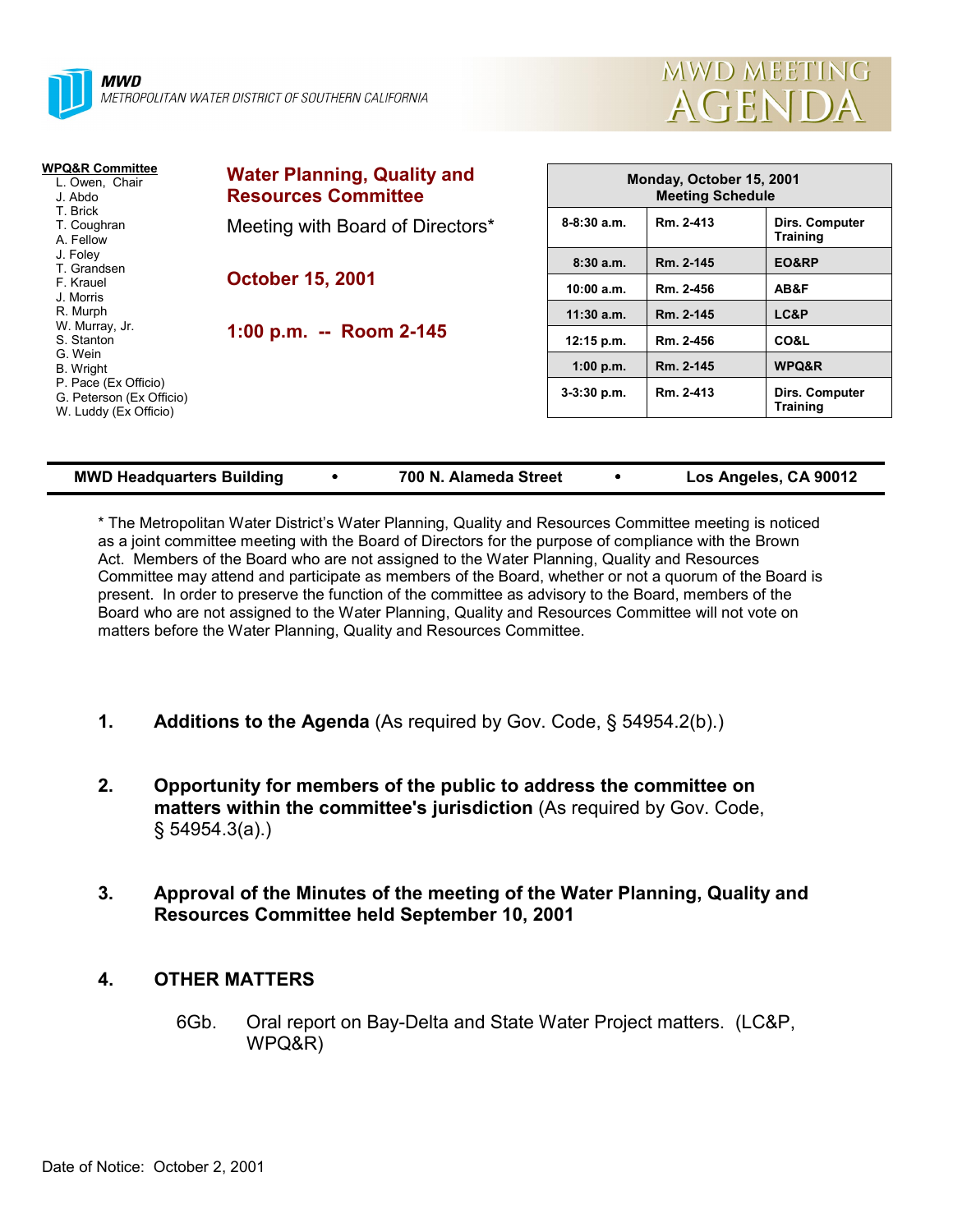#### **5. CONSENT CALENDAR ITEMS - ACTION**

- **8-8** Authorize the execution of a Memorandum of Understanding with the Kings River Water Association. (WPQ&R)
- **8-9** Approve development and implementation of Seawater Desalination Research Program. (WPQ&R)

# **6. OTHER BOARD ITEMS - ACTION**

- **9-2** Adopt resolution to approve notice of potential discontinuance of service of surplus water from October 1, 2002 through September 30, 2003. (WPQ&R)
- 9-7 Authorize (a) entering into a cost-sharing agreement for consultant work for the completion of environmental documentation to facilitate the proposed Quantification Settlement Agreement and analysis and coordination with Salton Sea reclamation efforts; and (b) funding to Imperial Irrigation District in amounts not to exceed \$816,633. (WPQ&R) **(To be mailed separately)**

## **7. BOARD INFORMATION ITEMS**

- **10-3** Review of workplan for Integrated Resources Plan update. (WPQ&R)
- 10-4 Report on mediation regarding the *Planning and Conservation League, et al. v. Department of Water Resources, et al*., Sacramento County Superior Court Case No. 95CS03216. (WPQ&R) **(To be distributed at meeting)** [Conference with legal counsel—existing litigation; to be heard in closed session **pursuant to Gov. Code ß 54956.9(a)]**

## **8. COMMITTEE ITEMS**

- a. Status of work plan on State Water Resources Control Board's Phase 8 settlement.
- b. Assessment of impacts to Metropolitan's planning process resulting from SB 221 (Kuehl) and SB 610 (Costa). (WPQ&R)
- c. Overview of annexation policy.